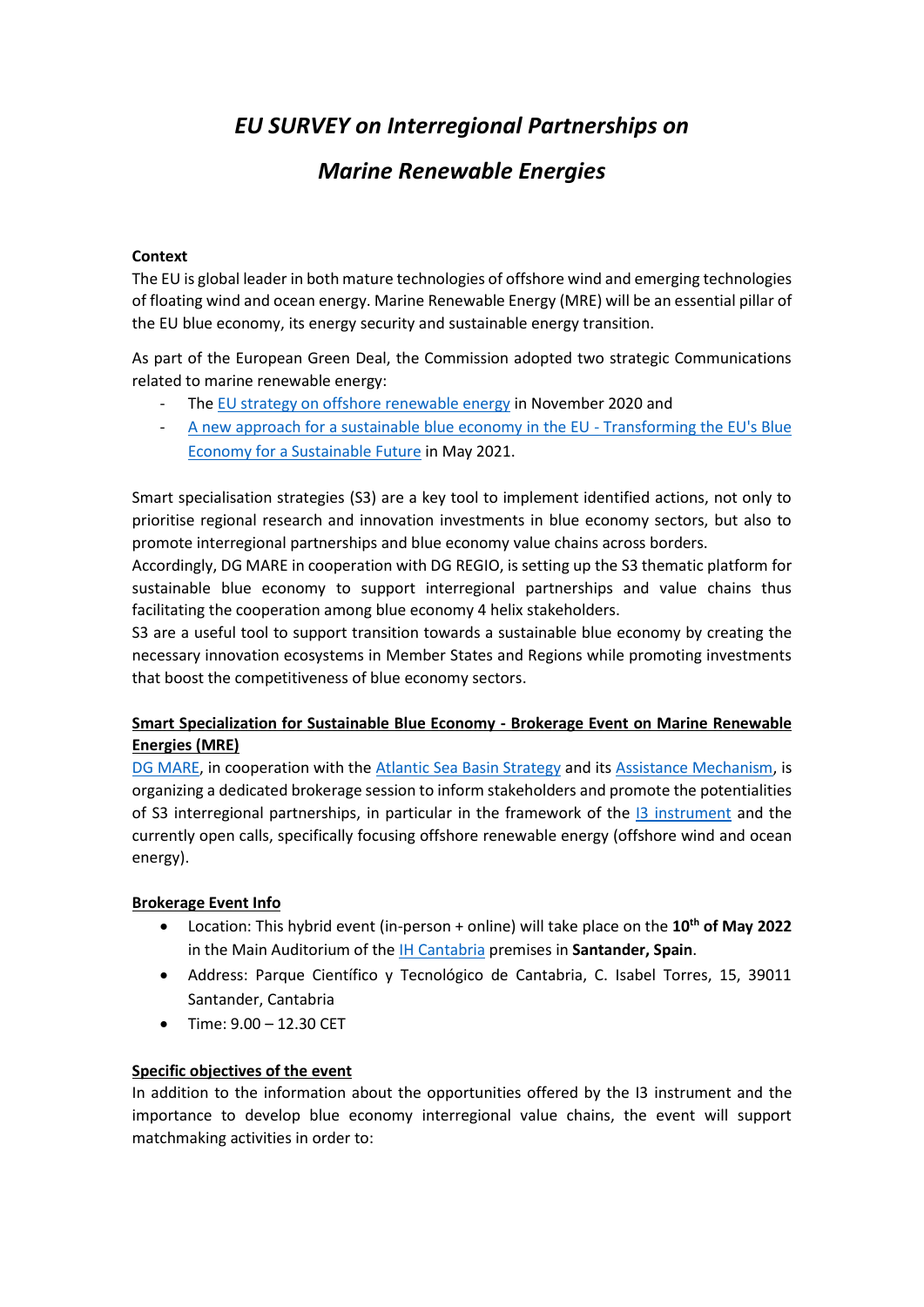- facilitate stakeholders networking and exchange on offshore renewable energy
- promote the definition of stakeholders' complementarities and synergies in terms of interregional value chains/partnerships
- support exchange of potential partnership ideas and manifestation of interest
- share best practices and lesson learned on S3 interregional partnerships set up and implementation

#### **Structure of the Event**

The Brokerage event will be structured in two sessions:

- 1<sup>st</sup>) Informative Session (open to all registered participants)

- 2 nd) Brainstorming, Exchange and Networking Session (open **ONLY** to those registered participants that have **replied to this survey**)

#### **EU Survey Objectives**

This survey is intended so as an EOI (Expression of Interest) from you and your organization for being part of potential interregional partnerships that may evolve within the topics of S3 and MREs.

By replying to this survey you will have the chance for letting us know:

- If you and your organization would be interested in being part of a potential interregional partnership

- Around which topics you and your organization would be interested in cooperating for such partnerships

- What could you and your organization bring to the table to such partnerships

- What expected role you and your organization could have in such partnerships

### **Survey and Event Target participants**

The brokerage session welcomes the participation of EU actors that are part of the smart specialisation 4 helix stakeholders' matrix: regional and national authorities, SMEs/startups/industry, clusters/business hubs, universities and research institutes, innovation and technological transfer entities, experts on technological transfer/ internationalization and scaleup.

**Deadline for replying to the SURVEY 1 st May 2022**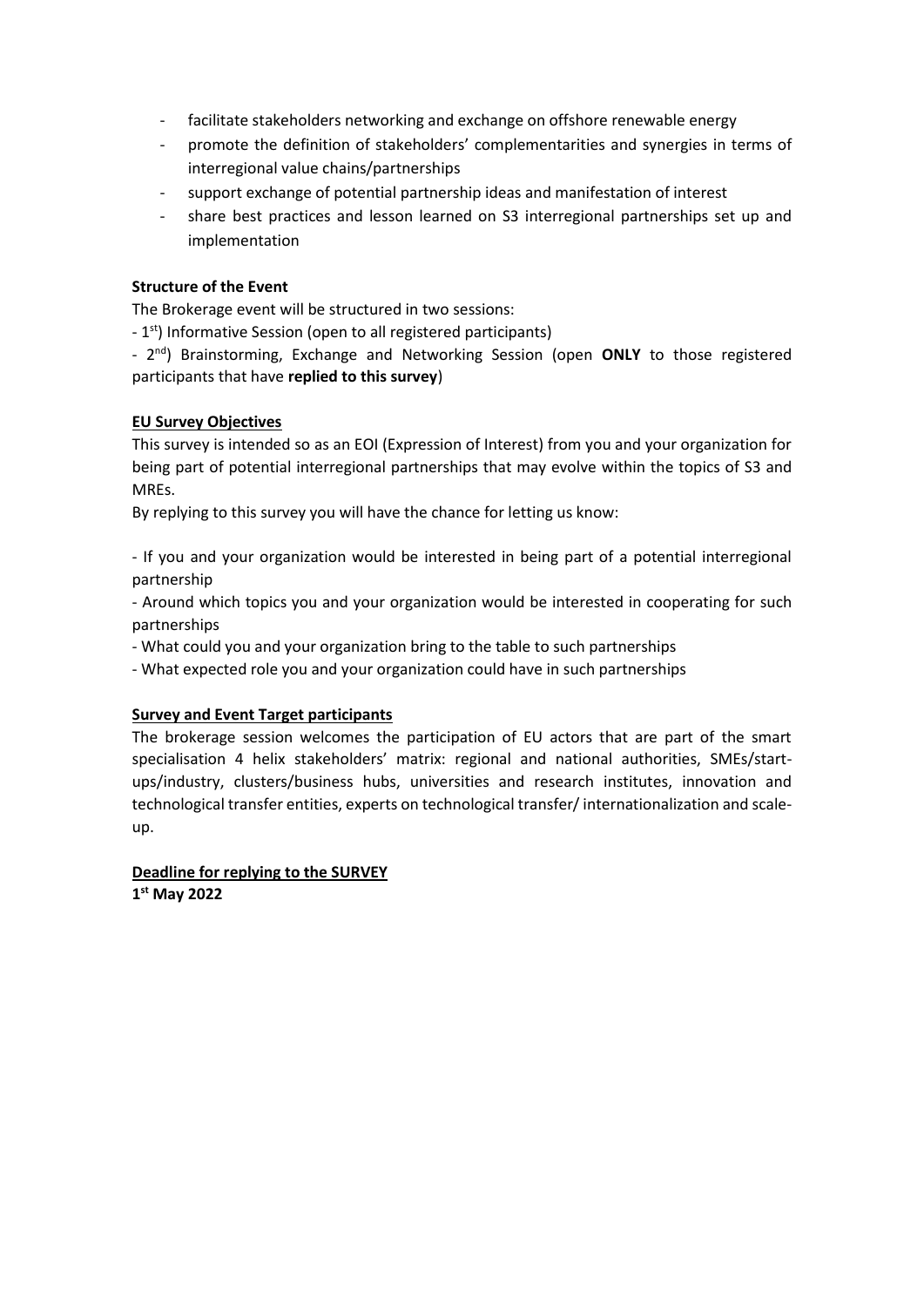## **SURVEY**

**Full Name (open answer)**

**Email Address (open answer)**

**Company / Organization (open answer)**

#### **Position at the Company/ Organization (open answer)**

#### **What does better describe your role? (Multiple choice)**

- Regional and/or national authority
- SMEs
- Start-up
- Industry
- Cluster
- Business hub
- University
- Research institute
- Innovation and technological transfer entity
- Expert on technological transfer
- Expert on Internationalization and scale-up.

**What marine sector is your Company/Organization related to? (open answer)**

**How will you attend the Brokerage Event? (Single choice)**

- **- In-person**
- **- Virtual**
- **- Not attending it but interested in being part of a potential partnership when built**

**Does your Company / Organization have a S3 strategy?** 

**If replied yes to the above question, can you please provide us a link or url where we could access it? (open answer)**

**Are you or your Company / Organization part of any Interregional Partnership related to MREs? Single choice**

**- Yes**

**- No**

**If replied yes to the above question, which partnership? (open answer)**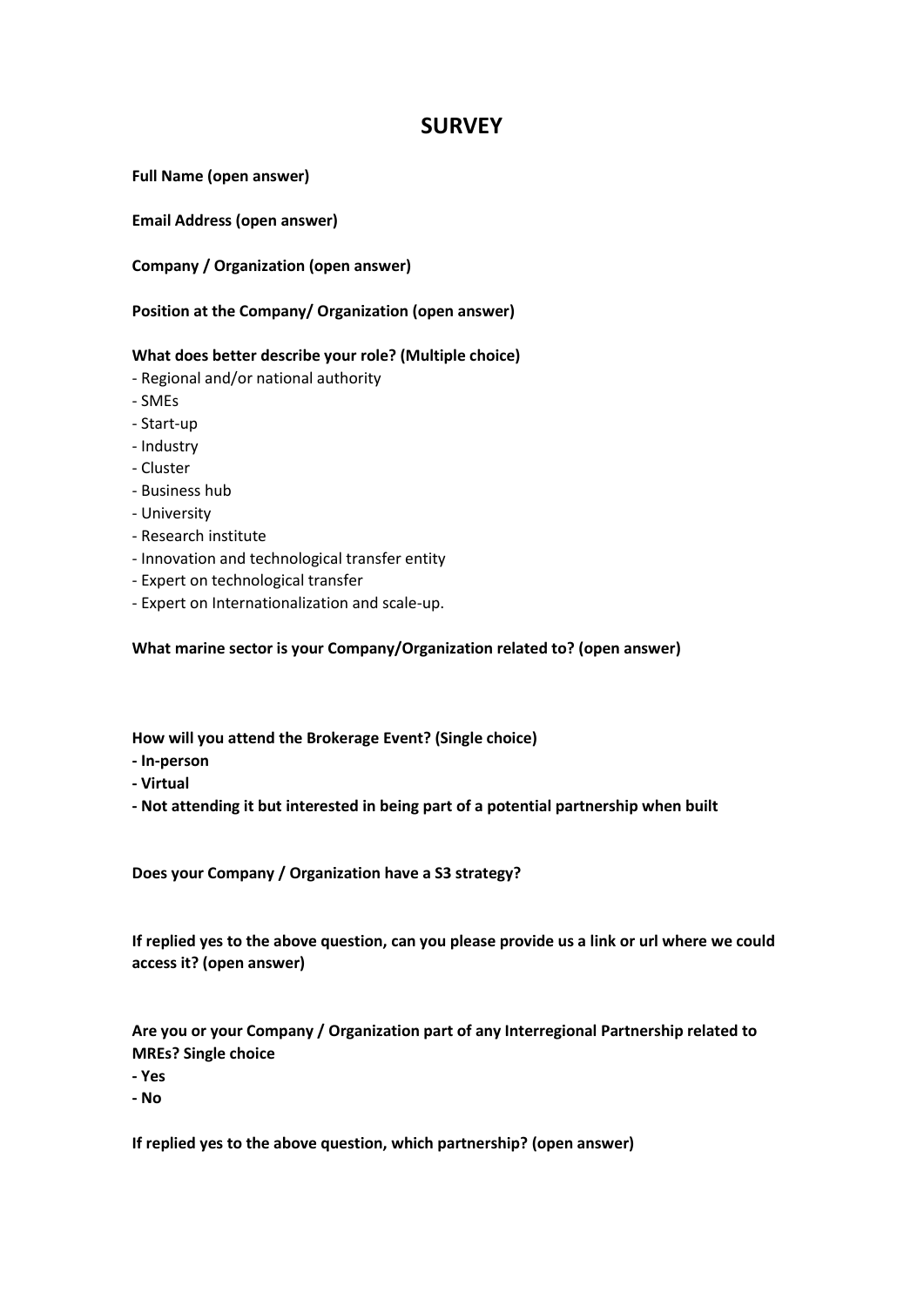**Will you or your Company / Organization be willing to be part of a potential Interregional Partnership(s) on S3 applied to MREs?**

- **- Yes**
- **- No**
- **- Other (allow for them to state the other)**

**If replied yes to the above question, what topic(s) or challenge(s) would you be interested in tackling through such partnership(s)? (multiple answer)**

- **manufacturing and handling of large components**
- **power transfer and conversion**
- **corrosion in water**
- **sensing, remote monitoring and instrumentation**
- **O&M optimisation**
- **testing and demonstration in real environments (for reducing operational and maintenance costs)**
- **digital twins' options**
- **environmental issues**
- **skilling and up-skilling**
- **MREs and Ports**
- **Others**

**What can you and your Company / Organization bring to the table to those potential partnership(s)? Please do clearly specify what will you bring to each and one of the topic(s) selected above (open answer)**

**What do you envision your role could be within those topic(s) or challenges(s)? (e.g., leaders of the partnership, partners of the partnership, associates of the partnership, etc.) Please do clearly specify what role would you envision to each and one of the topic(s) selected above (open answer)**

**Will you be willing to take the floor and explain your interest and involvements at the Brokerage Event? (Single choice)**

- **Yes**
- **No**
- **Maybe**

**Will you allow us to share your contact details with other Companies / Organizations willing also to be part of a potential partnership within the same topic(s) or challenge(s) so as to help networking amongst you?**

- **Yes**
- **No**
- **Other (please clarify)**